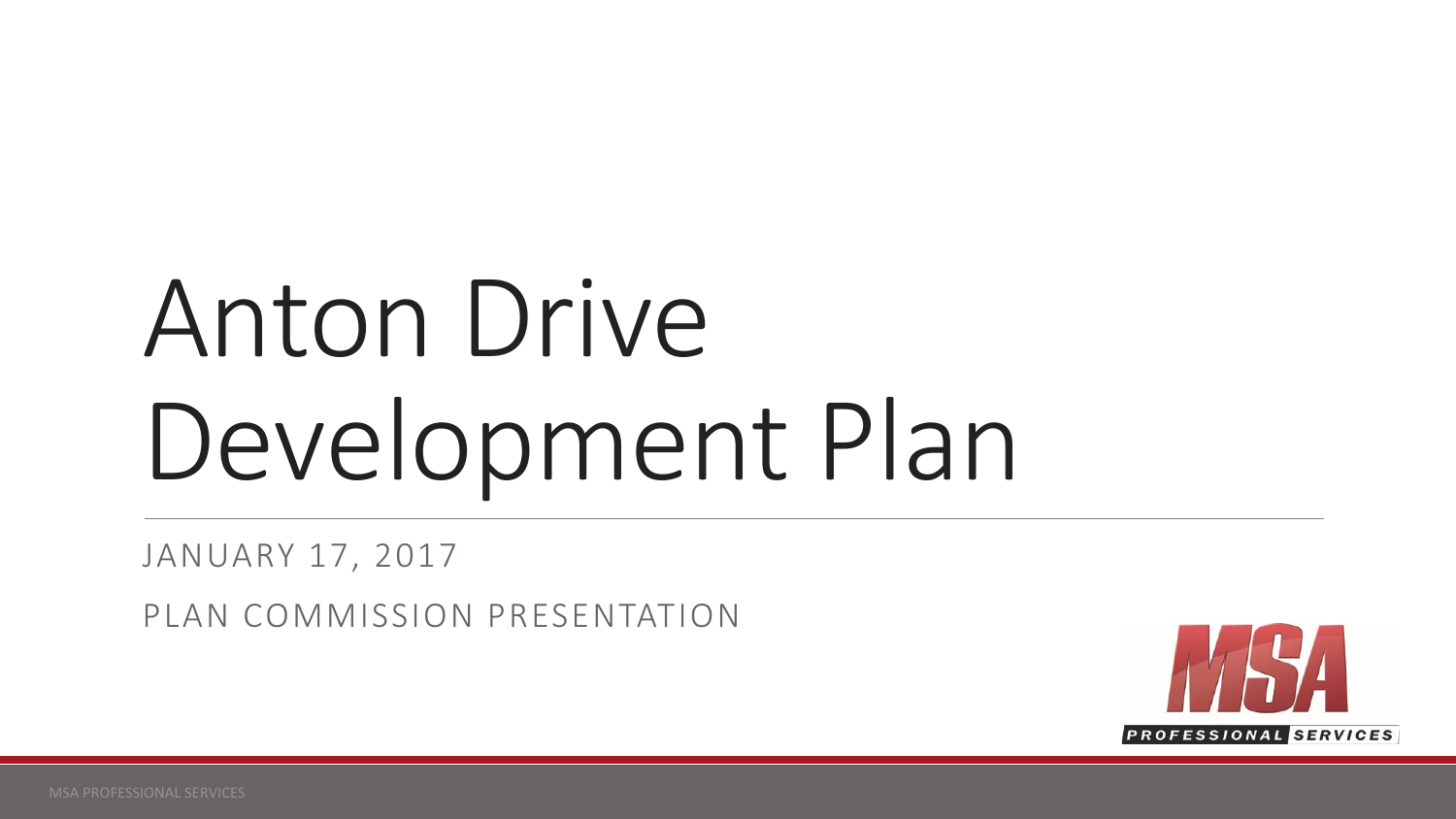### Tonight's Presentation

**Overview of Process and Stakeholder Engagement Overview of Plan Document Suggested Edits**

MSA PROFESSIONAL SERVICES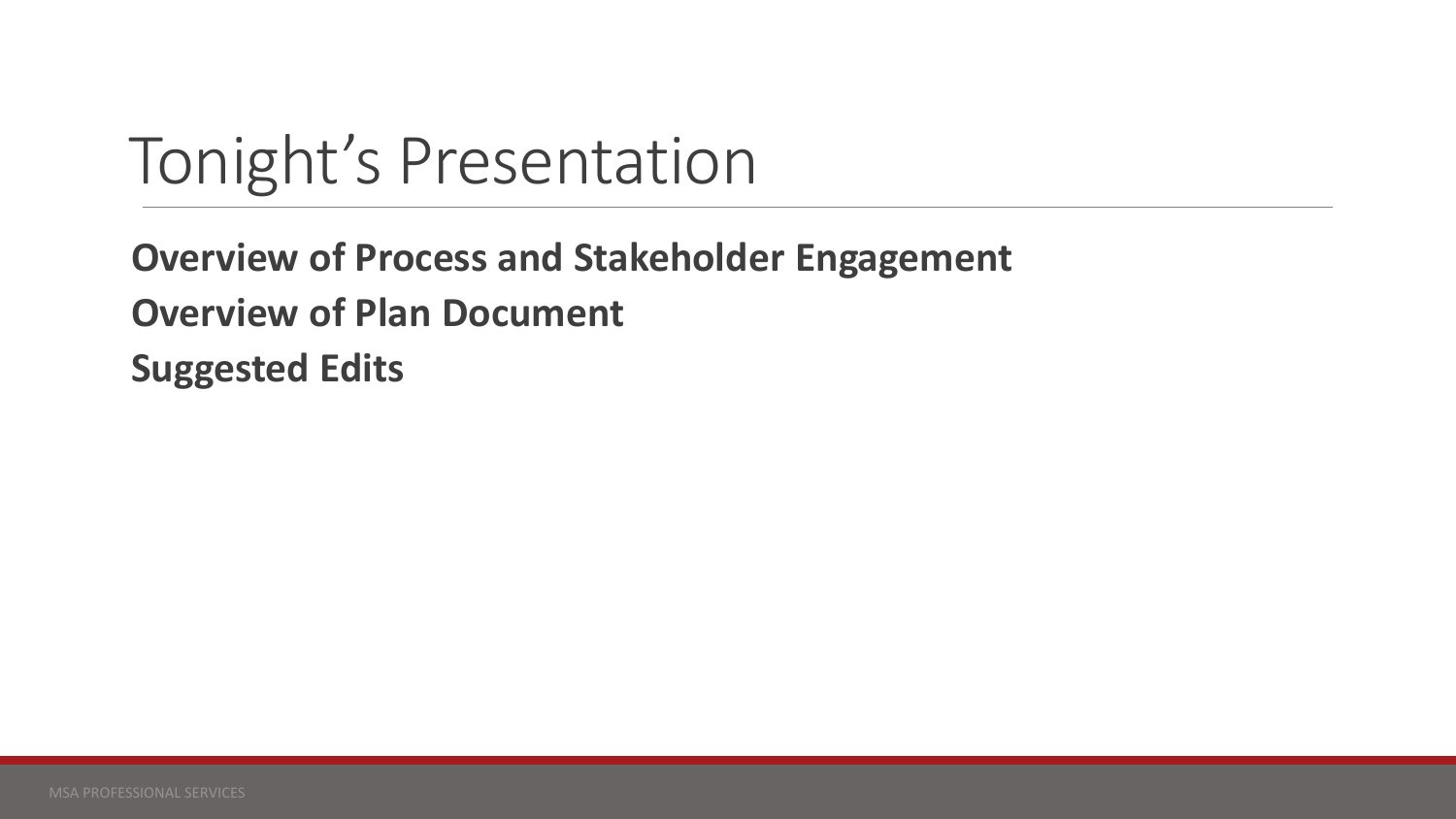# Stakeholder Engagement

**Steering Committee** (January, March, April, August, October) **Public Meetings** (May, September) **Interviews** (February **Planning Commission** (May, September, January 17 Public Hearing) **Various Committee Meetings** (CEDA, TTC, Public Works) **Common Council (May, February 28 Adoption)**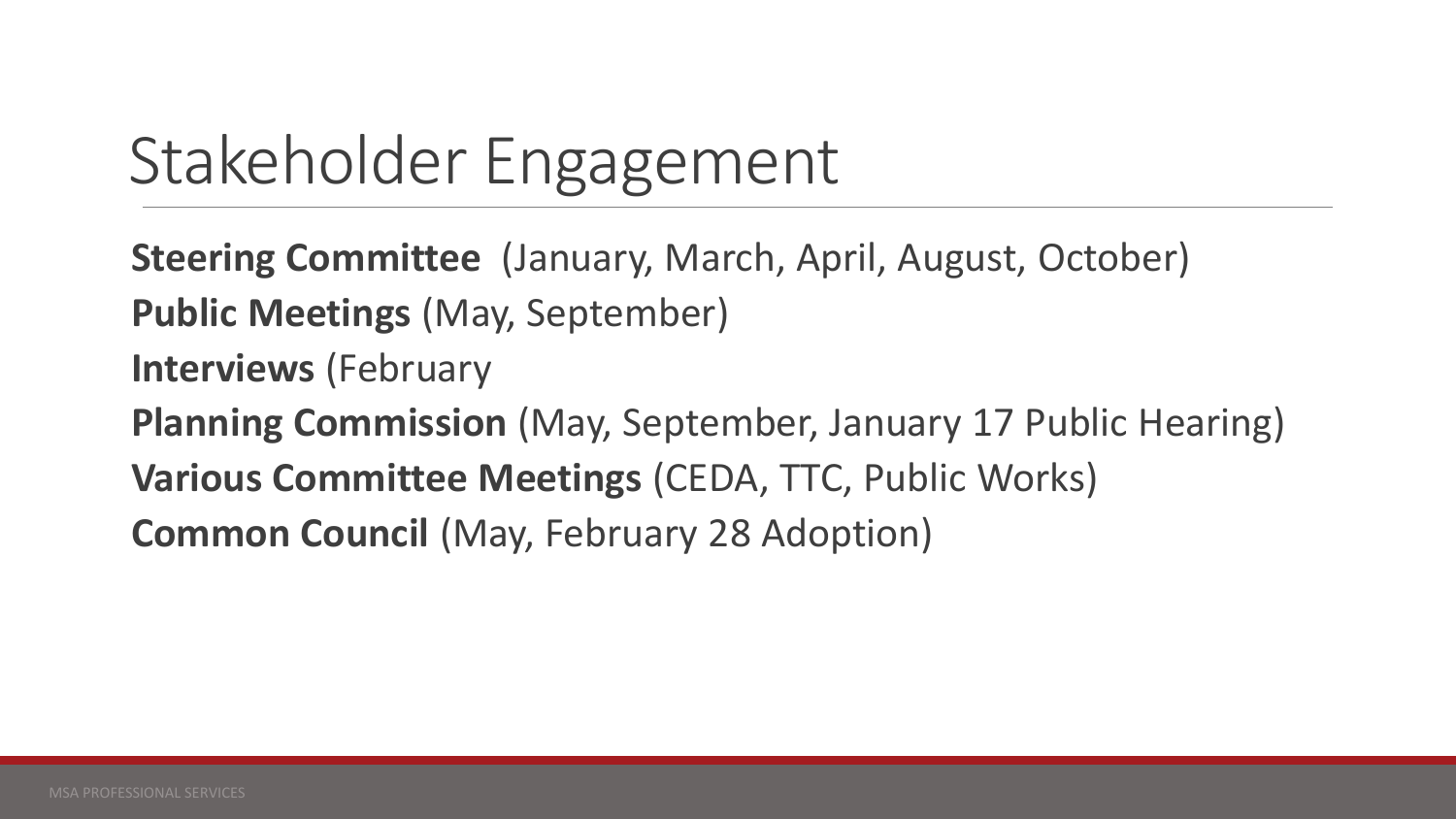### Plan Structure

- Chapter 1 Intro and Public Involvement
- Chapter 2 Policies, Strategies and Implementation
- Chapter 3 Existing Conditions Land Use and City Services
- Chapter 4 Existing Conditions Mobility
- Chapter 5 Existing Conditions Market Analysis
- Chapter 6 Land Use & Development Alternatives Analysis
- Appendices (Traffic data, Maps)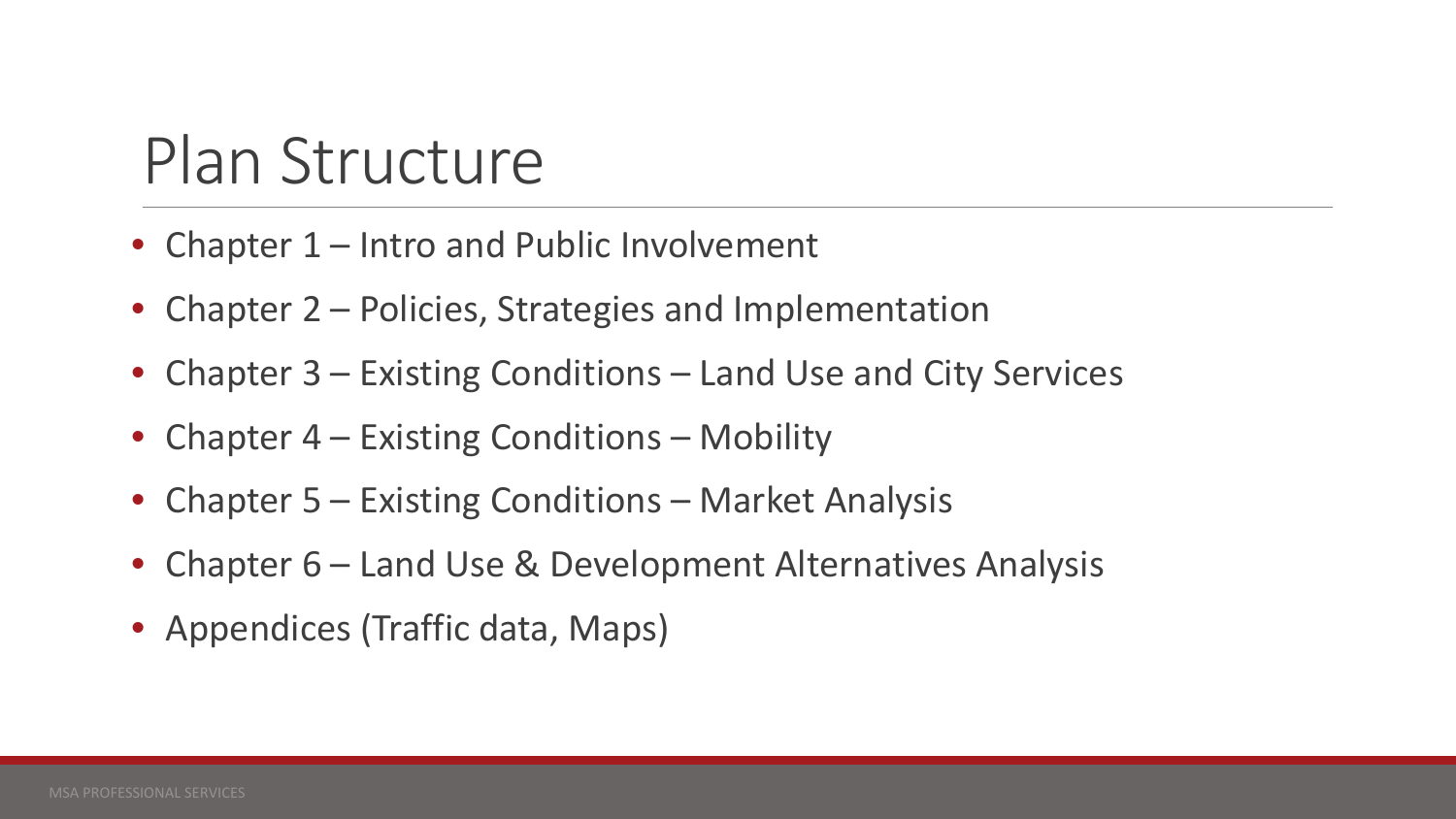### • *Vision Statement*

The Anton Drive Planning Area will develop and redevelop with diverse uses, high quality buildings and smart urban design. New investment here will benefit the City of Fitchburg in general,and specifically local businesses and the Jamestown Neighborhood, by bringing more customers, jobs and amenities to the area.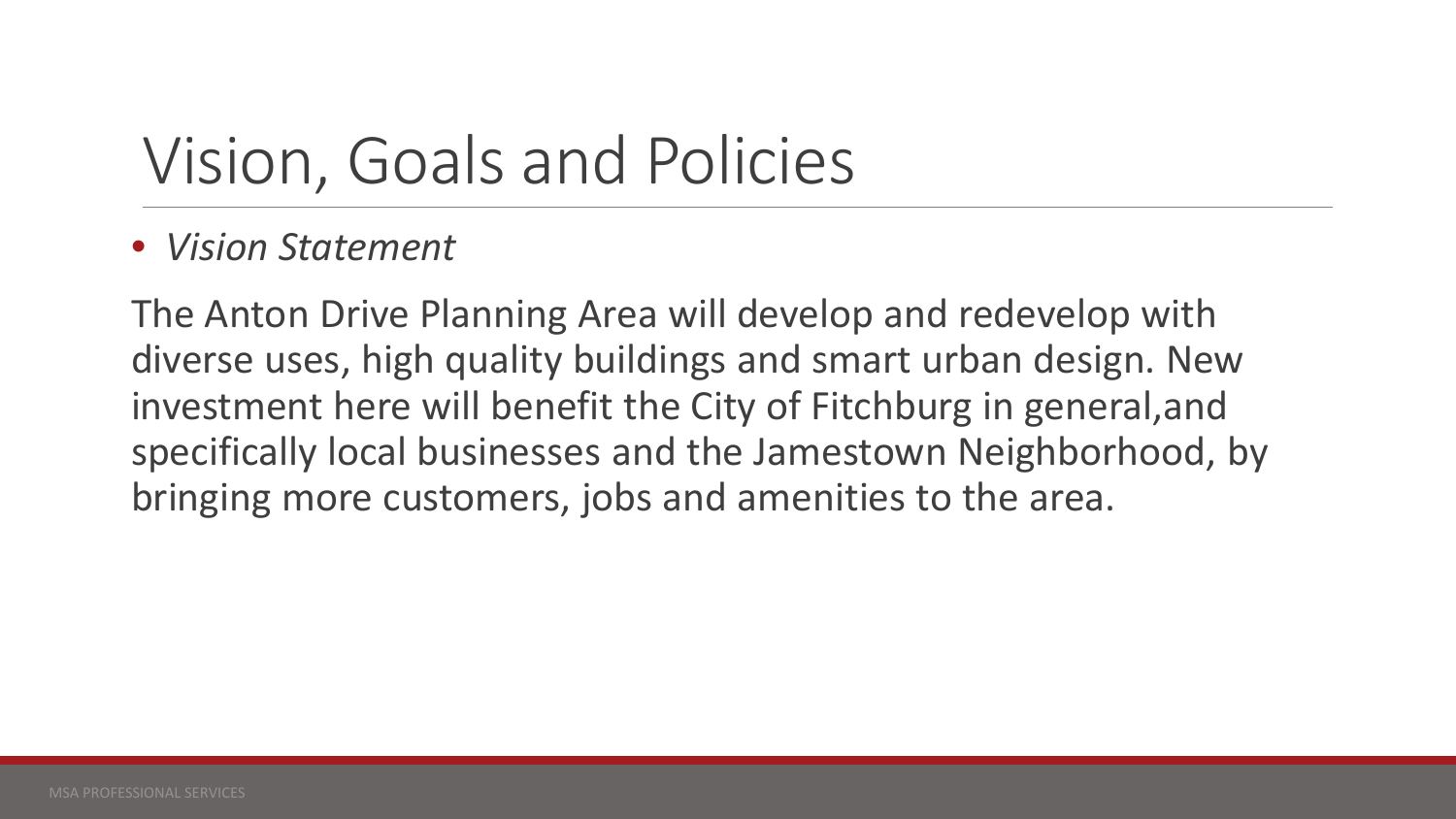- **Goal 1 – Development and redevelopment in the Anton Drive Planning Area will establish this area as unique, walkable and urban.**
- **Policy #1.1 -** *A Walkable Neighborhood*
- **Policy #1.2 -** *Smart Design along Verona Road*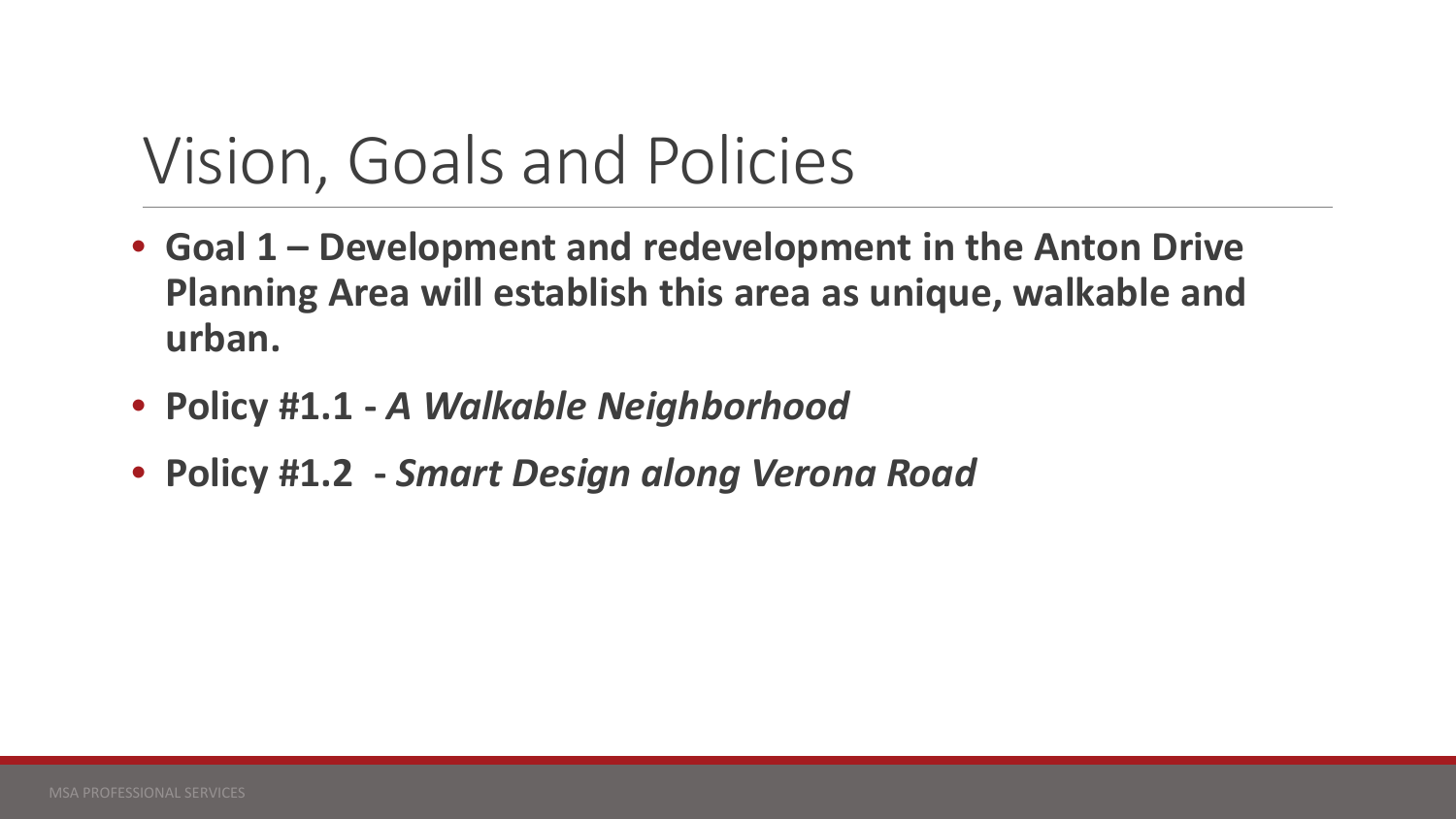- **GOAL 2 – New development in the planning area will be economically viable and will also be compatible with and support the success of the Jamestown Neighborhood.**
- **Policy #2.1 -** *New Residential Uses Desired*
- **Policy #2.2 -** *Affordable Housing (maintain # of income qualified units, except no limit on senior housing)*
- **Policy #2.3 -** *Business+Resident Connections Encouraged*
- **Policy #2.4 -** *Community Meeting Spaces Encouraged*
- **Policy #2.5 -** *Maintain Existing Residential Uses*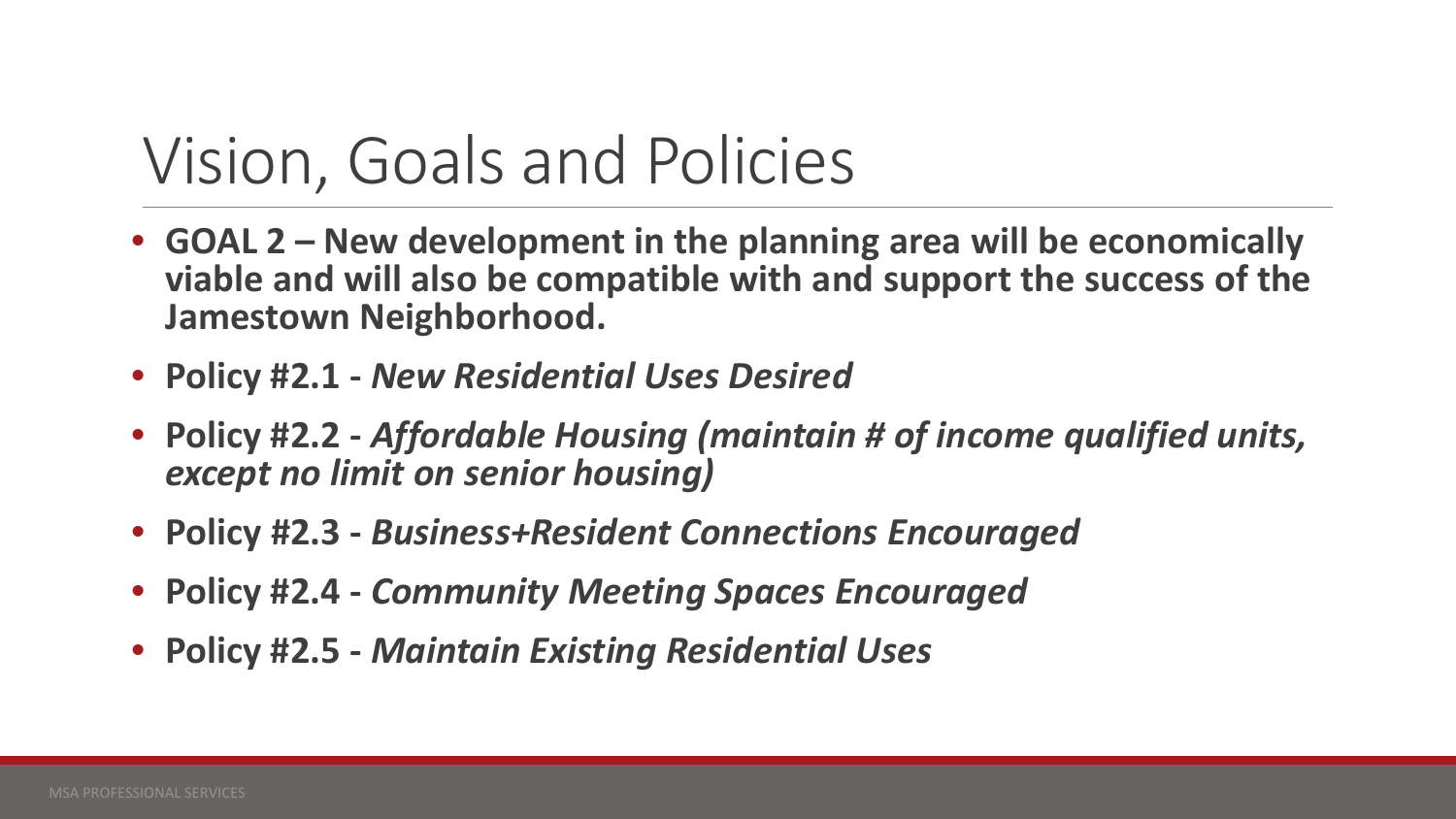- **GOAL 3 – Local intersections within and at the edges of the planning area will safely accommodate the new traffic resulting from development within the study area.**
- **Policy #3.1 -** *Maintain Intersection Level of Service (LOS) D or Better*
- **Policy #3.2 -** *New Trip Generation Guidelines*

#### Suggested PM Peak Trip Generation Limits By Region

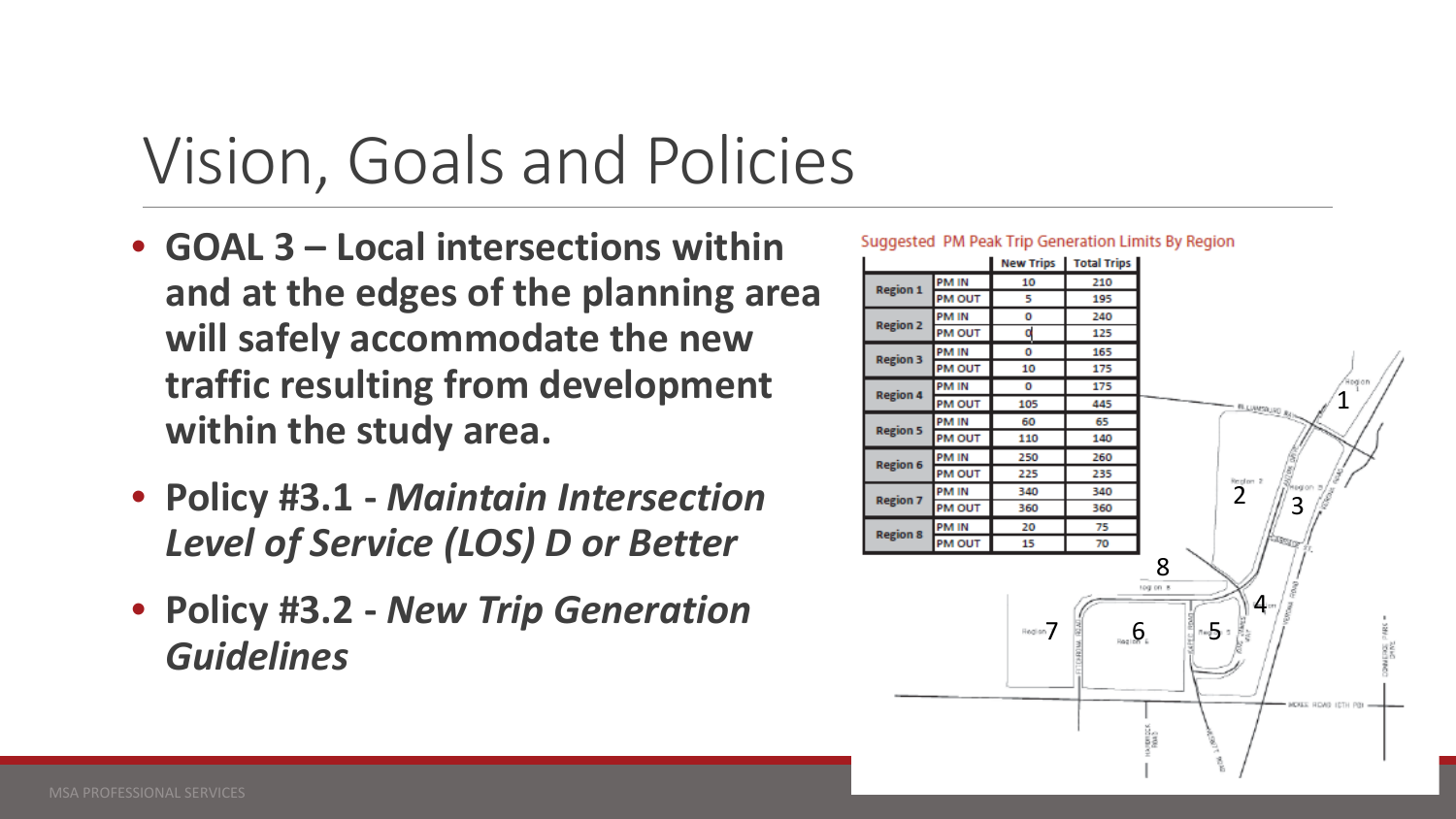### **RECOMMENDED MOBILITY IMPROVEMENTS**



Planning Area

**Intersection Review** 



Parcel



Potential Roundabout (Reserve R.O.W.)



Expand R.O.W. (Fitchrona RD)



Left Turn Improvement Right Turn Addition (Reserve R.O.W.)



 $\overline{\phantom{a}}$ 

**Bike Lane Facilities (Both sides)** Multi-Use Path Addition Alternative Multi-Use Path Multi-Use Path Connection to Neighborhood (location not specific)

Sidewalk Addition Wide Sidewalk Addition City of Madison Sidewalk Addition  $-1$ 

M<sub>S</sub>

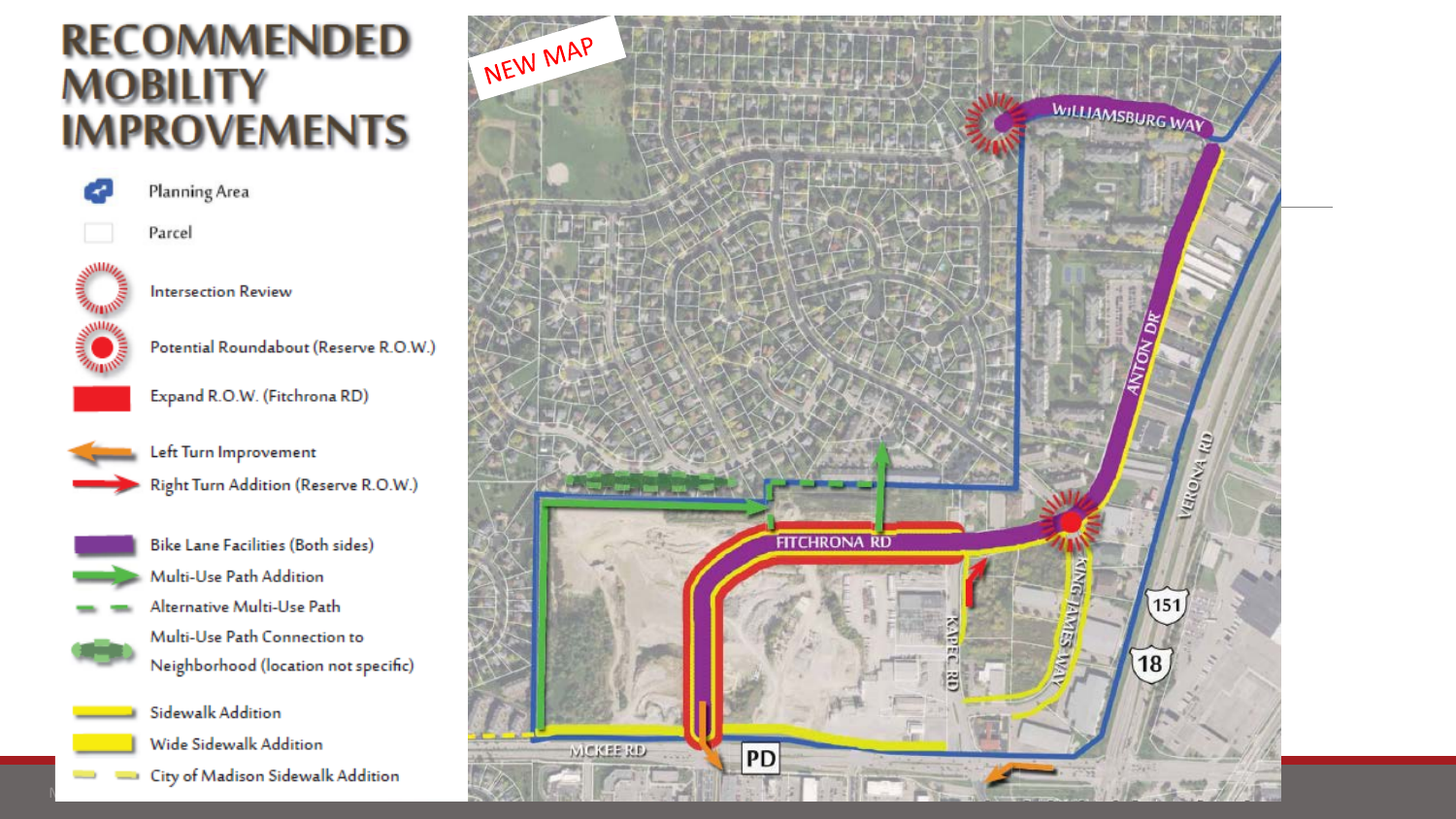### Placemaking

- **Urban and Walkable**
- **Design Guidelines:**
	- *Site Design*
	- *Parking lots*
	- *Building Design*
	- *Lighting*
	- *Signage*

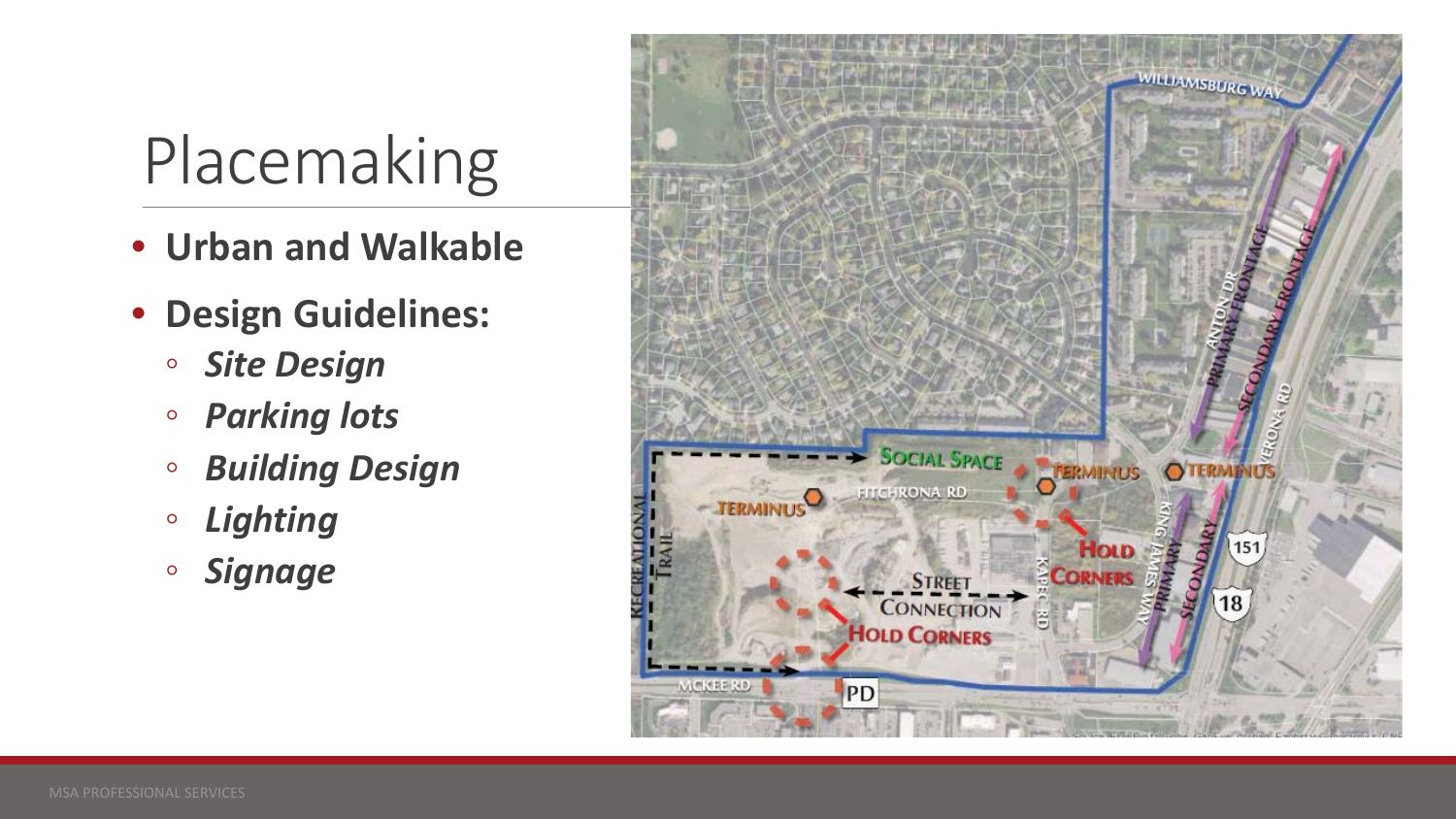### Land Use

• Page 105: A mix of residential densities is recommended for the back half of the Wingra Property with highdensity residential north/south of the Fitchrona Road extension, and medium-density west of Fitchrona Road. It is also suggested that low density residential should be allowed in the medium-density residential area (northwest corner) if desired by the landowner/developer. No development in this area should exceed the applicable residential zoning district height limitations (which is three stories or **45 35**  feet, whichever is less).

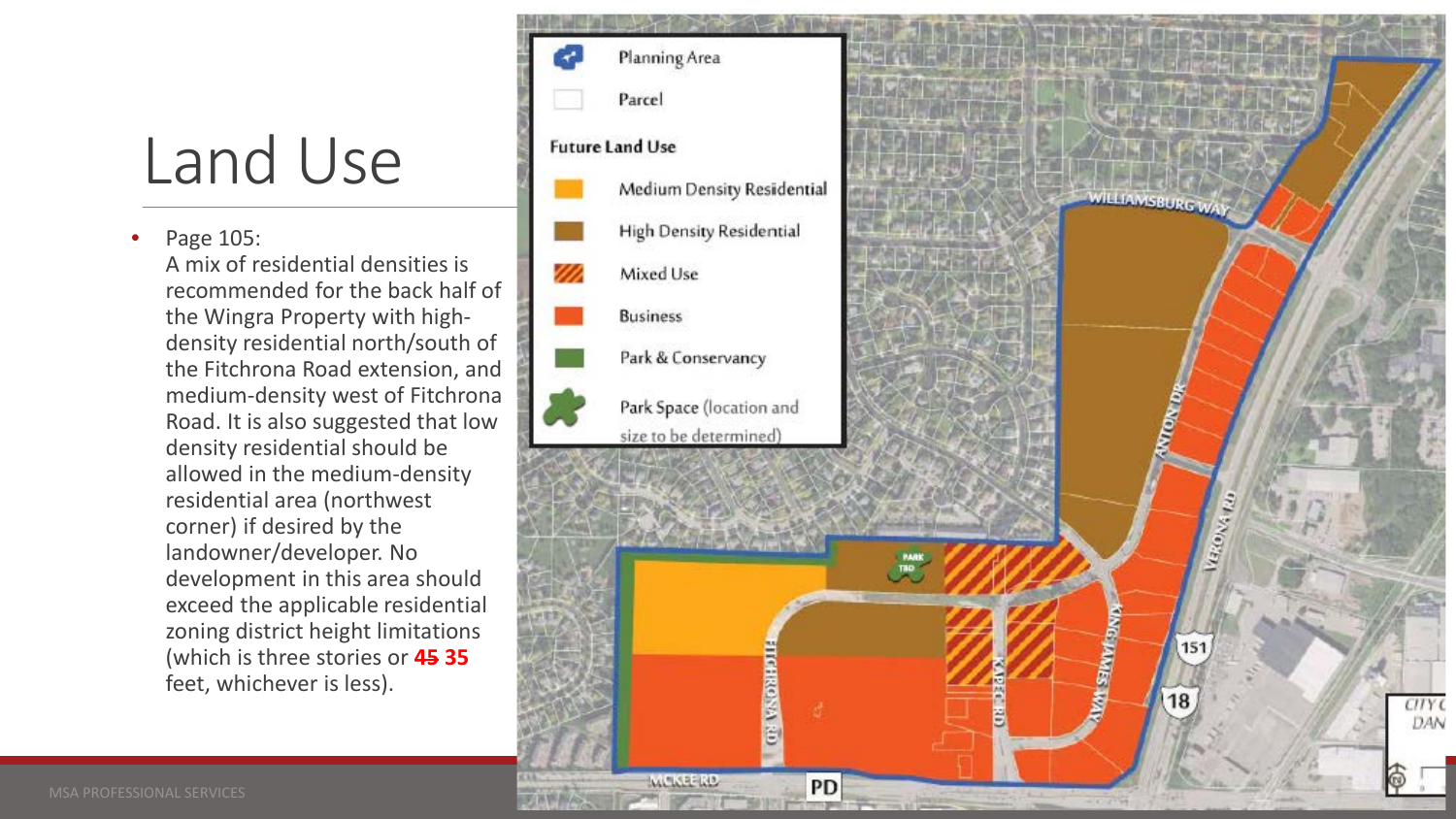### Future Land Use Flexibility (pages 106-108)

• The lands west of Fitchrona Road are designated for Business use to the south and Medium Density Residential use to the north. A detailed development plan showing the relationship between these two uses shall be provided before any part of the site is approved for development, and in all cases there should be a well-designed landscape buffer between business and residential uses to mitigate objectionable views, light and sound. The boundary between the uses may shift either way if the design of each site and the relationship between different uses is deemed by Planning Commission to be acceptable. It is not preferred to have business and residential uses facing each other across a street. The Park and Conservancy strips along the north and west edges of this area are intended to serve both as a green space buffer between new development and existing homes and also as the route for a paved walking and biking path that would connect to McKee Road. Each strip should be no less than 60 feet wide and could be either dedicated as public green space or protected by easement and deed restriction to prevent development and allow public access. If all of the lands in this area are proposed for Business use, the landscape buffer along the north property line should be no less than 120 feet in width.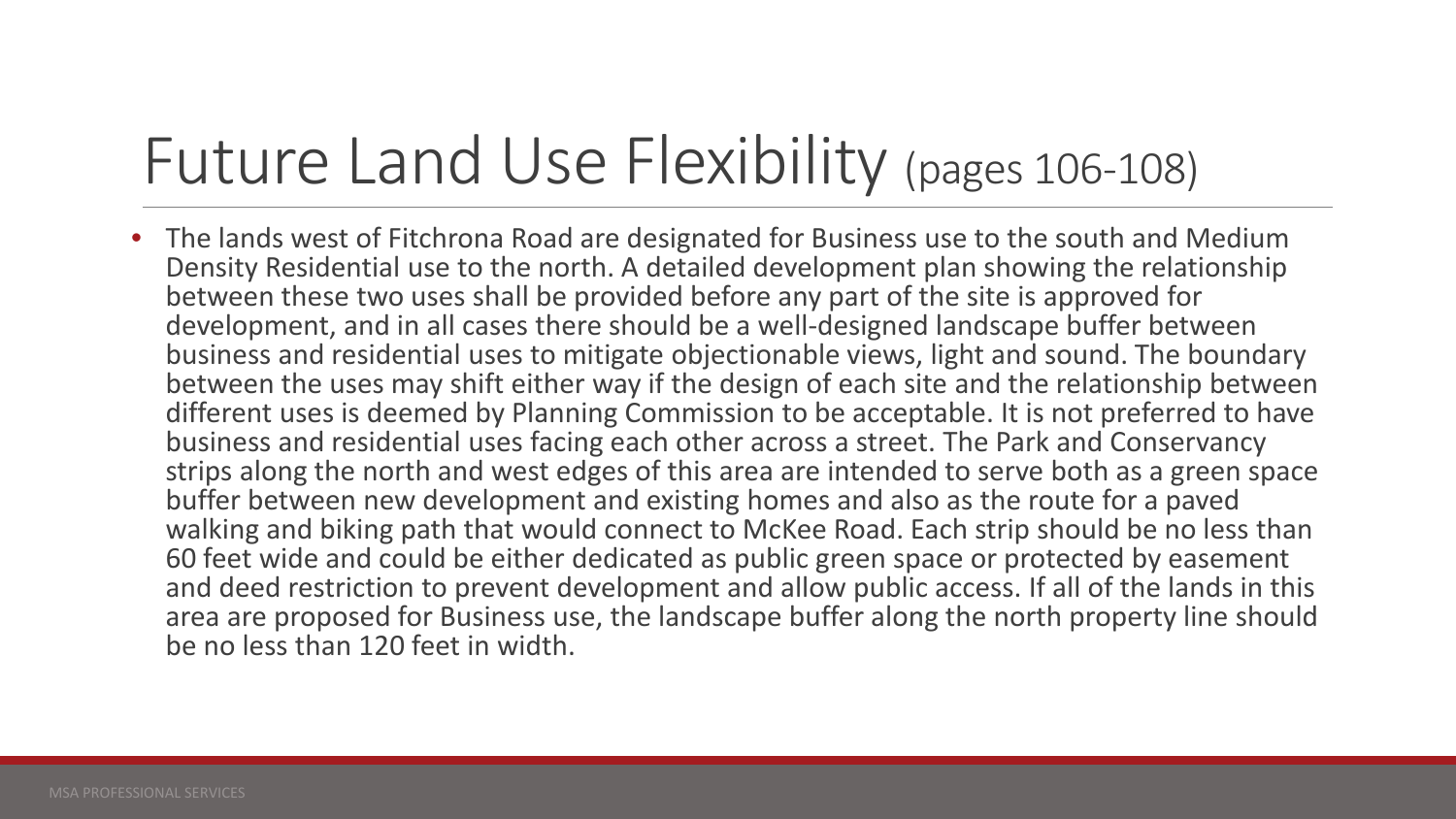# Smart Code Option

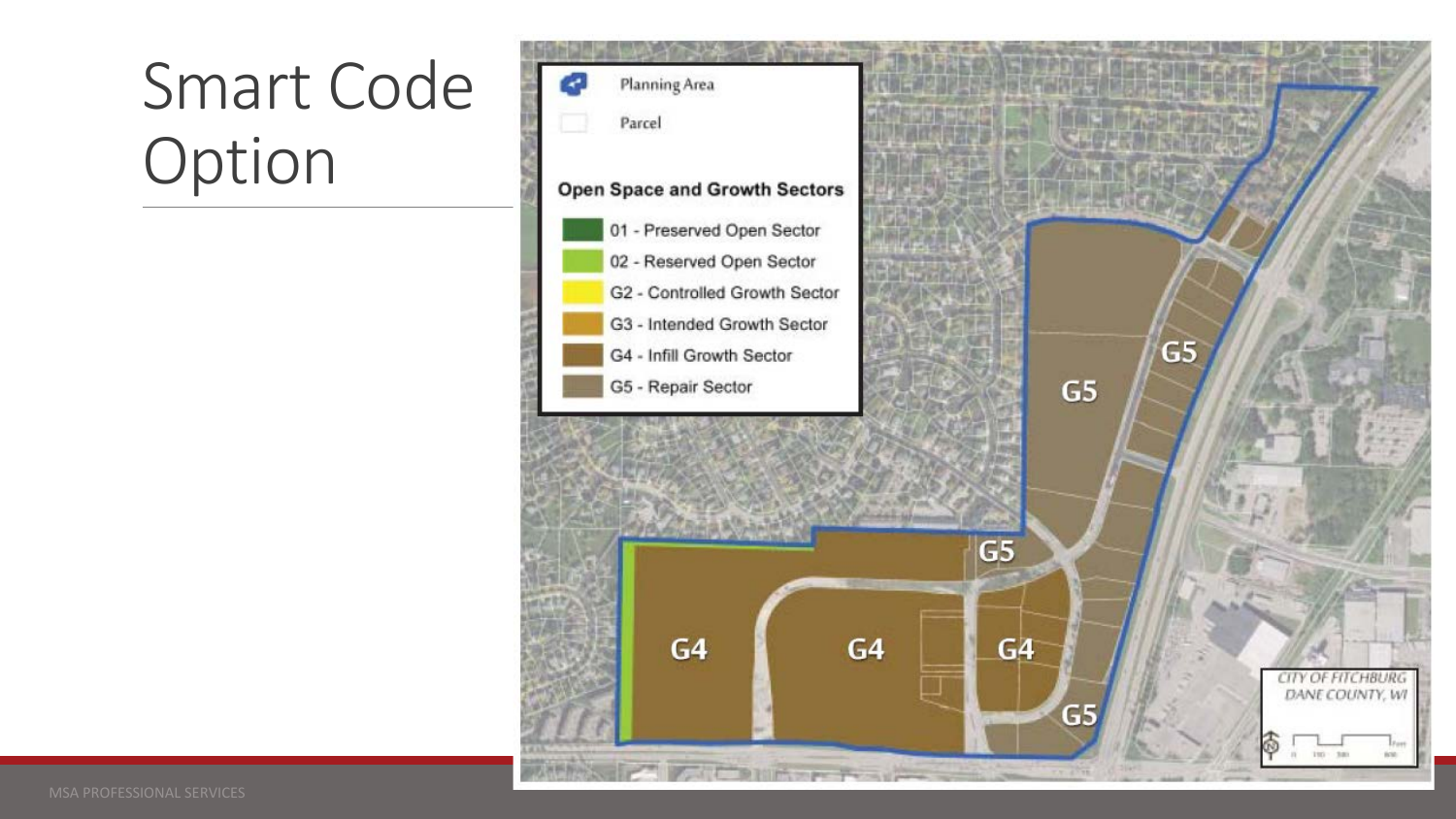### Action Plan

- Mobility
- Economic Development and Housing
- Urban Design